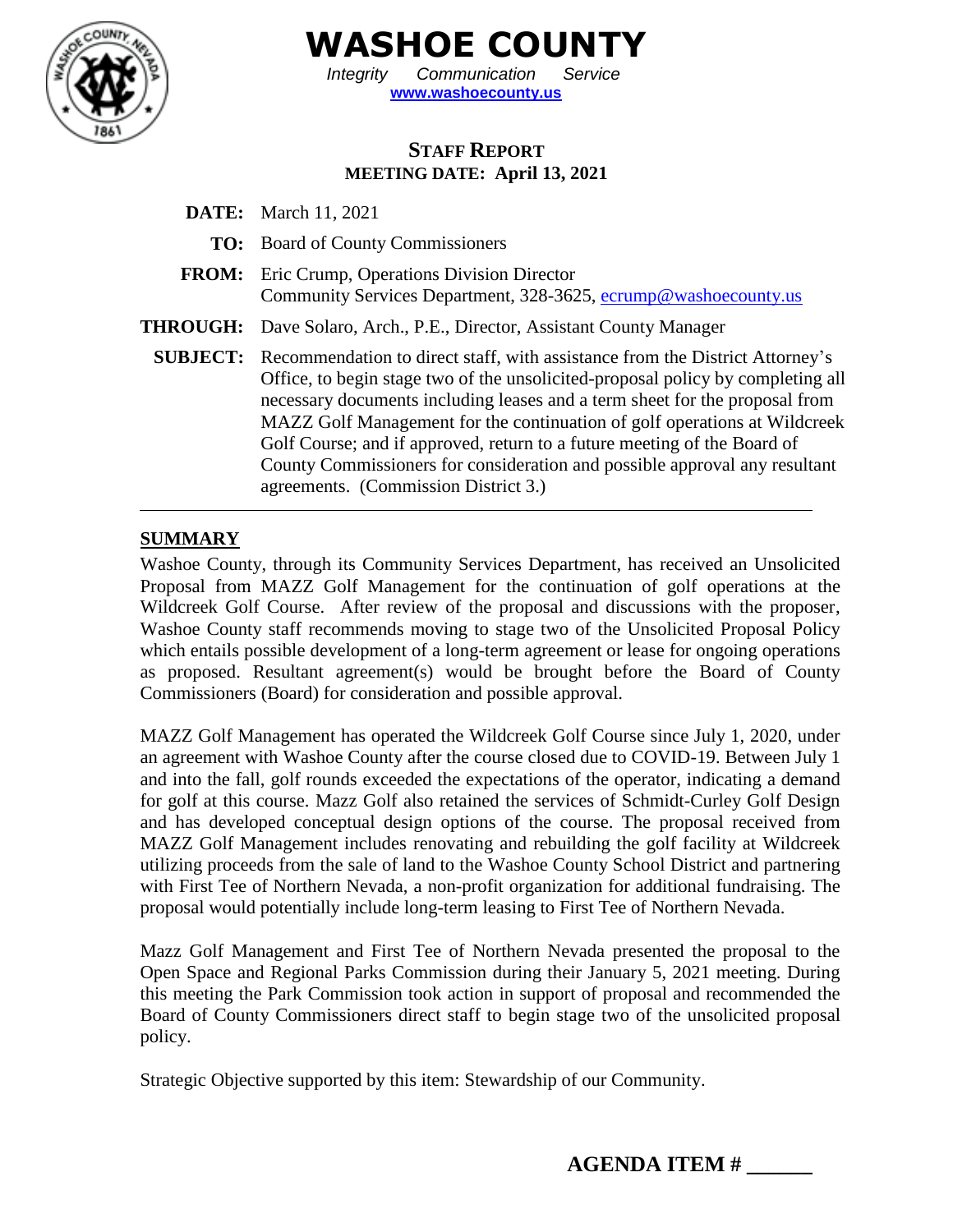### **PREVIOUS ACTION**

January 5, 2021 – The Open Space and Regional Park Commission recommended the Board of County Commissioners direct staff, with the District Attorney's Office assistance, to begin stage two of the unsolicited-proposal policy by completing all necessary documents including leases and a term sheet for the proposal from MAZZ Golf Management for continuation of golf operations at Wildcreek Golf Course.

June 23, 2020 – The Board approved a Professional Management Services Agreement with MAZZ Golf Management to operate and maintain Wildcreek Golf Course.

January 12, 2016 – The Board approved an updated Unsolicited Proposal Policy and Guideline to be included in the Rules and Procedures for the Board of County Commissioners.

## **BACKGROUND**

Washoe County is committed to implementing a clear policy and framework for considering unsolicited proposals for developing or using County-owned land or infrastructure and associated service delivery. The approved policy and guideline indicates a willingness on the part of the County to partner with the private sector to deliver innovative infrastructure and associated service delivery outcomes and provides a gateway for the private sector to deal directly with Washoe County on unique proposals.

The County has no obligation to approve an unsolicited infrastructure proposal no matter how much contribution the project proponent has offered. The County recognizes that a number of issues must be considered in evaluating such proposals and that even considering a significant upfront commitment, that commitment may be dwarfed by ongoing costs to the County in operating or maintaining the facility, which could otherwise be used by the County for other initiatives it deems of greater value.

Washoe County has title to Wildcreek Golf Course and related improvements at 3500 Sullivan Lane in Sparks. The Reno-Sparks Convention and Visitor's Authority (RSCVA) developed and operated Wildcreek Golf Course, but the RSCVA's modern focus on attracting overnight visitors to Washoe County lodging properties through tourism marketing, convention sales and facility operation did not include the operation of golf courses and the RSCVA transitioned its property interest in the Wildcreek Site to the Washoe County School District for public benefit and use. The Washoe County School District identified the Wildcreek Site as a desirable site for a new high school given the proximity to student populations and necessary infrastructure and the needs of the School District. The School Project will be constructed on 87.02 acres of land.

The School District's preliminary plans allow for the continuation of a redesigned and reconstructed public golf course on a remainder portion of the Wildcreek Site which will continue to be owned by Washoe County.

The golf management agreement with MAZZ golf for operation of Wildcreek has allowed Washoe County and MAZZ Golf to further understand the market for golf at this location and the sustainability of the Wildcreek Golf property. This information will be used in making future determinations related to the property.